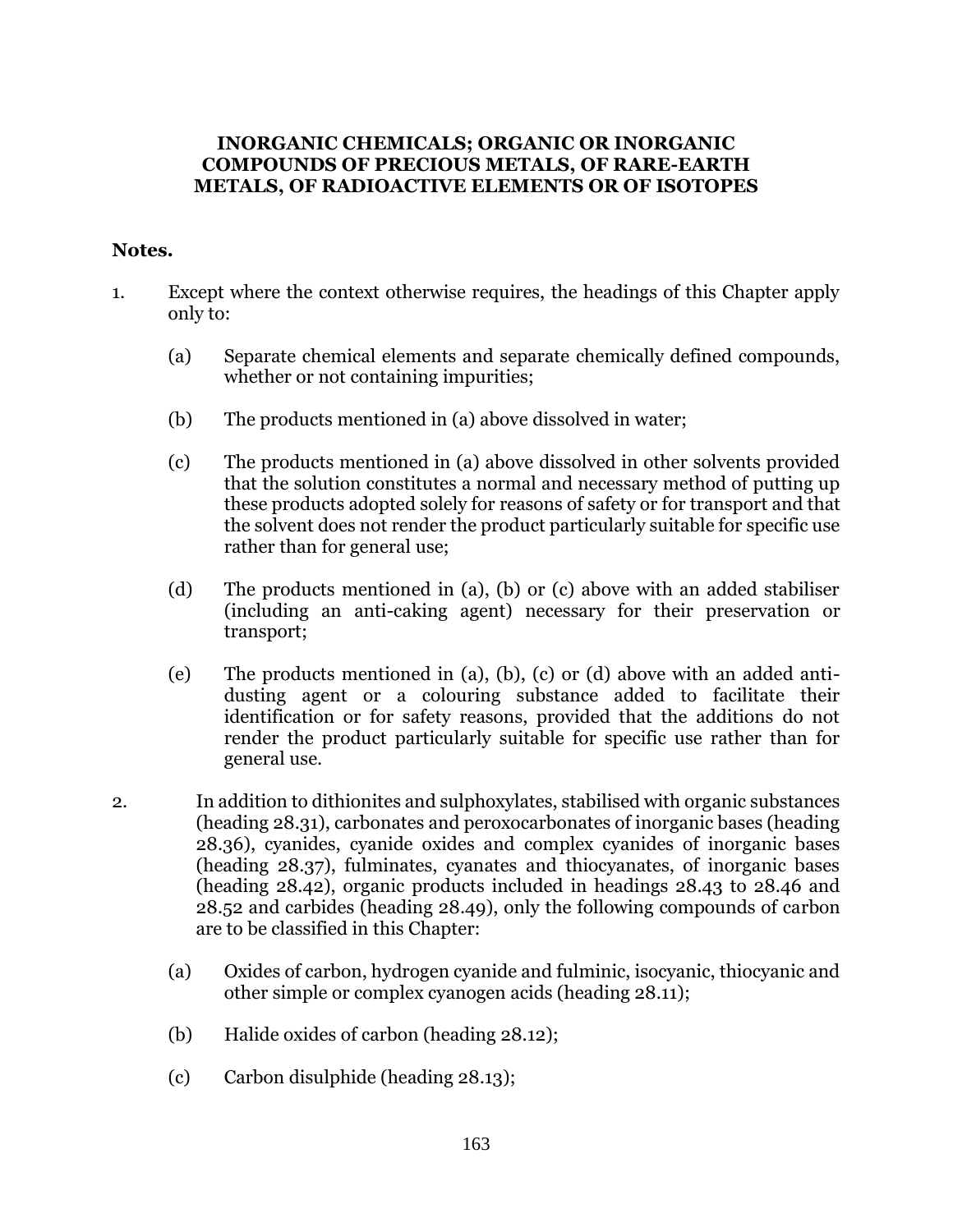- (d) Thiocarbonates, selenocarbonates, tellurocarbonates, selenocyanates, tellurocyanates, tetrathiocyanato-diamminochromates (reineckates) and other complex cyanates, of inorganic bases (heading 28.42);
- (e) Hydrogen peroxide, solidified with urea (heading 28.47), carbon oxysulphide, thiocarbonyl halides, cyanogen, cyanogen halides and cyanamide and its metal derivatives (heading 28.53) other than calcium cyanamide, whether or not pure (Chapter 31).
- 3. Subject to the provisions of Note 1 to Section VI, this Chapter does not cover:
	- (a) Sodium chloride or magnesium oxide, whether or not pure, or other products of Section V;
	- (b) Organo-inorganic compounds other than those mentioned in Note 2 above;
	- (c) Products mentioned in Note 2, 3, 4 or 5 to Chapter 31;
	- (d) Inorganic products of a kind used as luminophores, of heading 32.06; glass frit and other glass in the form of powder, granules or flakes, of heading 32.07;
	- (e) Artificial graphite (heading 38.01); products put up as charges for fire-extinguishers or put up in fire-extinguishing grenades, of heading 38.13; ink removers put up in packings for retail sale, of heading 38.24; cultured crystals (other than optical elements) weighing not less than 2.5g each, of the halides of the alkali or alkaline-earth metals, of heading 38.24;
	- (f) Precious or semi-precious stones (natural, synthetic or reconstructed) or dust or powder of such stones (headings 71.02 to 71.05), or precious metals or precious metal alloys of Chapter 71;
	- (g) The metals, whether or not pure, metal alloys or cermets, including sintered metal carbides (metal carbides sintered with a metal), of Section XV; or
	- (h) Optical elements, for example, of the halides of the alkali or alkaline-earth metals (heading 90.01).
- 4. Chemically defined complex acids consisting of a non-metal acid of sub-Chapter II and a metal acid of sub-Chapter IV are to be classified in heading 28.11.
- 5. Headings 28.26 to 28.42 apply only to metal or ammonium salts or peroxysalts. 1.1.2 Except where the context otherwise requires, double or complex salts are to be classified in heading 28.42.
- 6. Heading 28.44 applies only to: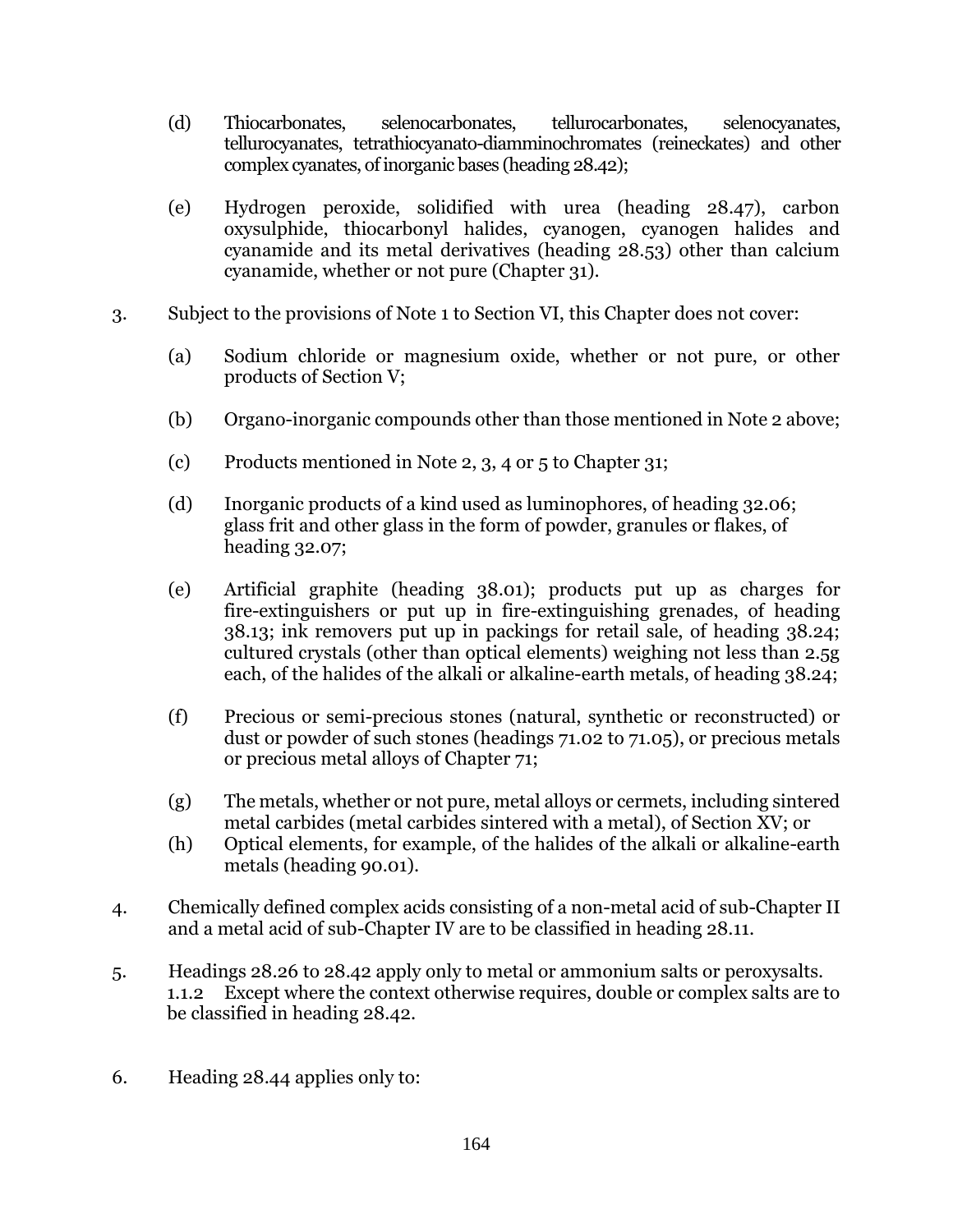- (a) Technetium (atomic No. 43), promethium (atomic No. 61), polonium (atomic No. 84) and all elements with an atomic number greater than 84;
- (b) Natural or artificial radioactive isotopes (including those of the precious metals or of the base metals of Sections XIV and XV), whether or not mixed together;
- (c) Compounds, inorganic or organic, of these elements or isotopes, whether or not chemically defined, whether or not mixed together;
- (d) Alloys, dispersions (including cermets), ceramic products and mixtures containing these elements or isotopes or inorganic or organic compounds thereof and having a specific radioactivity exceeding 74 Bq/g (0.002  $\mu$ )  $Ci/g$ ).
- (e) Spent (irradiated) fuel elements (cartridges) of nuclear reactors;
- (f) Radioactive residues whether or not usable.

The term "isotopes", for the purposes of this Note and of the wording of headings 28.44 and 28.45, refers to:

- individual nuclides, excluding, however, those existing in nature in the monoisotopic state;
- mixtures of isotopes of one and the same element, enriched in one or several of the said isotopes, that is, elements of which the natural isotopic composition has been artificially modified.
- 7. Heading 28.53 includes copper phosphide (phosphor copper) containing more than 15% by weight of phosphorus.
- 8. Chemical elements (for example, silicon and selenium) doped for use in electronics are to be classified in this Chapter, provided that they are in forms unworked as drawn, or in the form of cylinders or rods. When cut in the form of discs, wafers or similar forms, they fall in heading 38.18.

## **Subheading Note.**

1. For the purposes of subheading 2852.10, the expression "chemically defined" means all organic or inorganic compounds of mercury meeting the requirements of paragraphs (a) to (e) of Note 1 to Chapter 28 or paragraphs (a) to (h) of Note 1 to Chapter 29.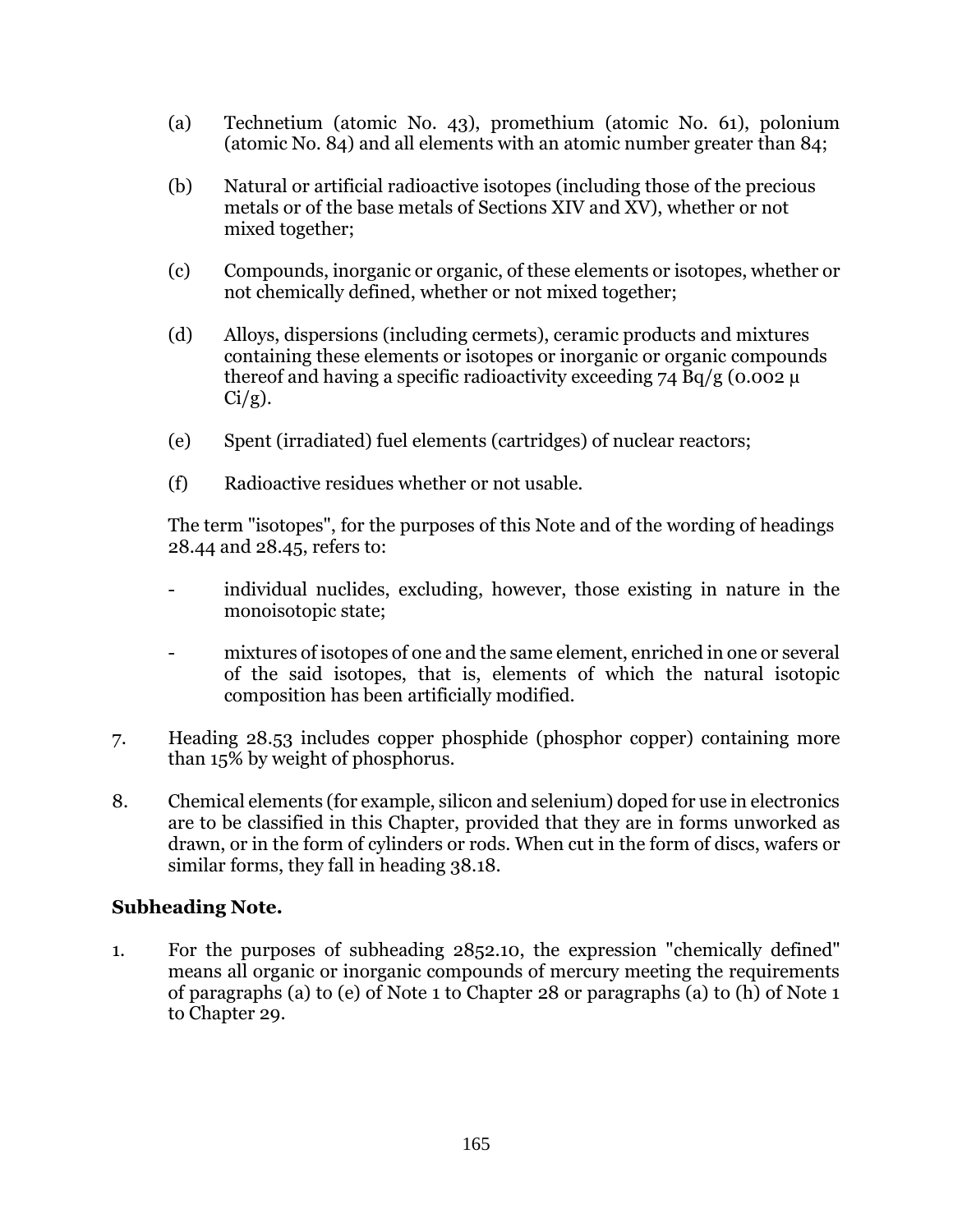| <b>HS</b> | <b>CET</b> | PR <sub>1</sub> | <b>DESCRIPTION OF GOODS</b>                                                              | <b>DUTY</b><br><b>RATE</b> | <b>UNIT(S)</b> | <b>SITC</b><br><b>REV4</b> |
|-----------|------------|-----------------|------------------------------------------------------------------------------------------|----------------------------|----------------|----------------------------|
|           |            |                 | <b>I - CHEMICAL ELEMENTS</b>                                                             |                            |                |                            |
| 28.01     |            |                 | Fluorine, chlorine, bromine and iodine.                                                  |                            |                |                            |
| 2801.10   | 00         |                 | - Chlorine                                                                               | Free                       | kg             | 522.24                     |
| 2801.20   | 00         |                 | - Iodine                                                                                 | 5%                         | kg             | 522.251                    |
| 2801.30   | 00         |                 | - Flourine; bromine                                                                      | 5%                         | kg             | 522.252                    |
| 2802.00   | 00         |                 | Sulphur, sublimed or precipitated; colloidal<br>sulphur.                                 | 5%                         | kg             | 522.26                     |
| 2803.00   | $\bf{00}$  |                 | Carbon (carbon blacks and other forms of<br>carbon not elsewhere specified or included). | 5%                         | kg             | 522.1                      |
| 28.04     |            |                 | Hydrogen, rare gases and other non-metals.                                               |                            |                |                            |
| 2804.10   | 00         |                 | - Hydrogen                                                                               | 10%                        | Kg/m3          | 522.211                    |
| 2804.20   |            |                 | - Rare gases:                                                                            |                            |                |                            |
| 2804.21   | 00         |                 | - - Argon                                                                                | Free                       | Kg/m3          | 522.212                    |
| 2804.29   | 00         |                 | - - Other                                                                                | Free                       | Kg/m3          | 522.213                    |
| 2804.30   | 00         |                 | - Nitrogen                                                                               | 10%                        | Kg/m3          | 522.214                    |
| 2804.40   | 00         |                 | - Oxygen                                                                                 | 25%                        | Kg/m3          | 522.215                    |
| 2804.50   | 00         |                 | - Boron; tellurium                                                                       | 5%                         | kg             | 522.221                    |
| 2604.60   |            |                 | - Silicon:                                                                               |                            |                |                            |
| 2804.61   | 00         |                 | - - Containing by weight not less than 99.99% of<br>silicon                              | 5%                         | kg             | 522.231                    |
| 2804.69   | 00         |                 | - - Other                                                                                | 5%                         | $\mathrm{kg}$  | 522.239                    |
| 2804.70   | 00         |                 | - Phosphorus                                                                             | 5%                         | kg             | 522.222                    |
| 2804.80   | 00         |                 | - Arsenic                                                                                | 5%                         | kg             | 522.223                    |
| 2804.90   | 00         |                 | - Selenium                                                                               | 5%                         | kg             | 522.224                    |
| 28.05     |            |                 | Alkali or alkaline-earth metals; rare-earth                                              |                            |                |                            |
|           |            |                 | metals, scandium and yttrium, whether or not                                             |                            |                |                            |
|           |            |                 | intermixed or inter-alloyed; mercury.                                                    |                            |                |                            |
| 2805.10   |            |                 | - Alkali or alkaline-earth metals:                                                       |                            |                |                            |
| 2805.11   | 00         |                 | - - Sodium                                                                               | 5%                         | kg             | 522.281                    |
| 2805.12   | 00         |                 | $\overline{-}$ Calcium                                                                   | 5%                         | kg             | 522.282                    |
| 2805.19   | $00\,$     |                 | - - Other                                                                                | 5%                         | kg             | 522.289                    |
| 2805.30   | 00         |                 | - Rare-earth metals, scandium and yttrium,<br>whether or not intermixed or inter-alloyed | 5%                         | kg             | 522.293                    |
| 2805.40   | $00\,$     |                 | - Mercury                                                                                | 5%                         | kg             | 522.27                     |
|           |            |                 | <b>II - INORGANIC ACIDS AND INORGANIC</b>                                                |                            |                |                            |
|           |            |                 | <b>OXYGEN COMPOUNDS OF NON-METALS</b>                                                    |                            |                |                            |
| 28.06     |            |                 | Hydrogen chloride (hydrochloric acid);                                                   |                            |                |                            |
|           |            |                 | chlorosulphuric acid.                                                                    |                            |                |                            |
| 2806.10   | $00\,$     |                 | - Hydrogen chloride (hydrochloric acid)                                                  | 5%                         | kg             | 522.311                    |
| 2806.20   | 00         |                 | - Chlorosulphuric acid                                                                   | 5%                         | kg             | 522.312                    |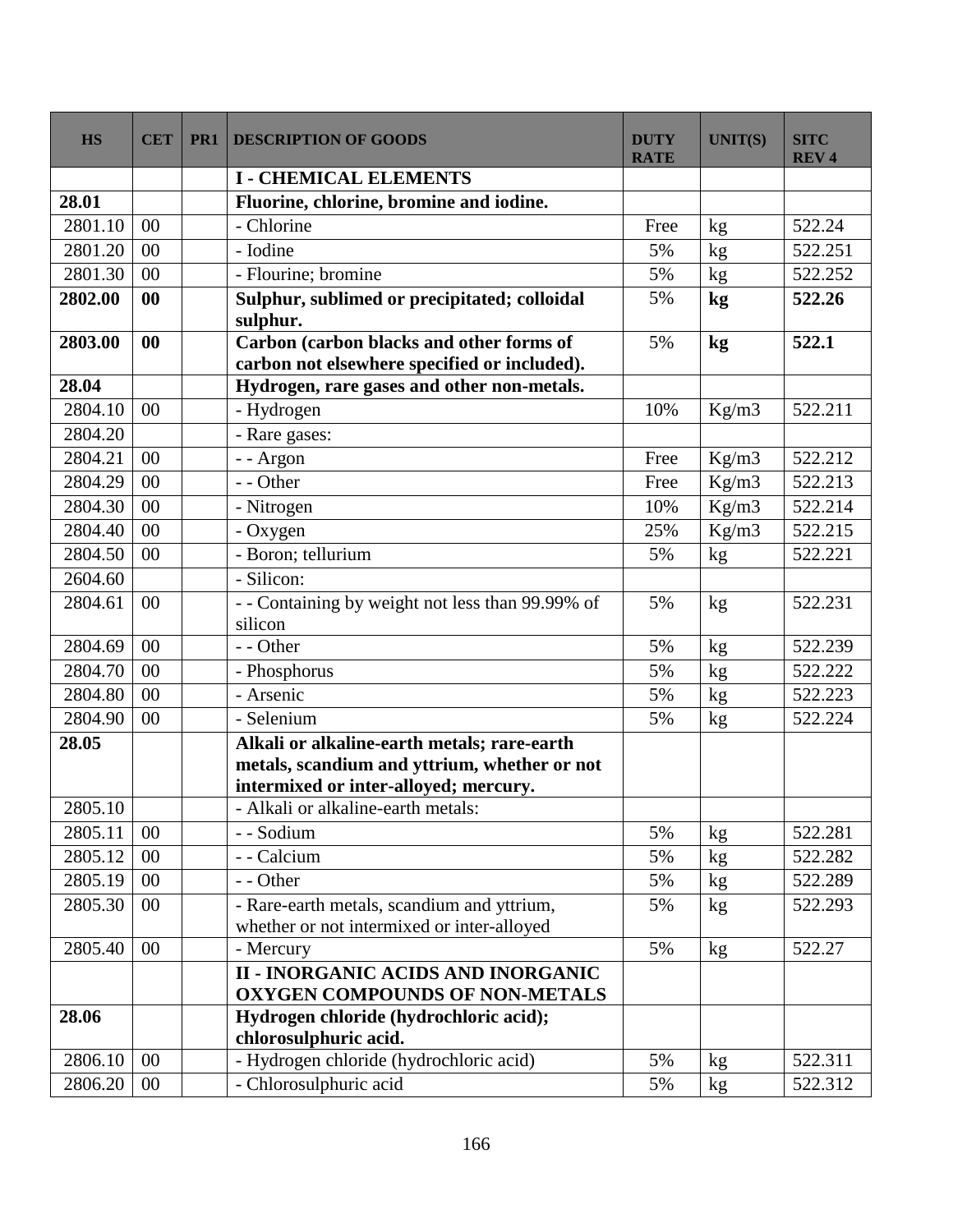| <b>HS</b> | <b>CET</b>     | PR <sub>1</sub> | <b>DESCRIPTION OF GOODS</b>                                                                              | <b>DUTY</b><br><b>RATE</b> | <b>UNIT(S)</b> | <b>SITC</b><br><b>REV4</b> |
|-----------|----------------|-----------------|----------------------------------------------------------------------------------------------------------|----------------------------|----------------|----------------------------|
| 2807.00   | 00             |                 | Sulphuric acid; oleum.                                                                                   |                            |                |                            |
| 2807.00   | 10             |                 | - - - Sulphuric acid, for chemical analysis                                                              | 5%                         | kg             | 522.321                    |
| 2807.00   | 20             |                 | - - - Other sulphuric acid                                                                               | 15%                        | kg             | 522.322                    |
| 2807.00   | 30             |                 | $- -$ Oleum                                                                                              | 5%                         | kg             | 522.323                    |
| 2808.00   | 00             |                 | Nitric acid; sulphonitric acids.                                                                         | 5%                         | kg             | 522.33                     |
| 28.09     |                |                 | Diphosphorus pentaoxide; phosphoric acid;<br>polyphosphoric acids, whether or not<br>chemically defined. |                            |                |                            |
| 2809.10   | 0 <sup>0</sup> |                 | - Diphosphorus pentaoxide                                                                                | 5%                         | kg             | 522.341                    |
| 2809.20   | 00             |                 | - Phosphoric acid and polyphosphoric acid                                                                | 5%                         | kg             | 522.342                    |
| 2810.00   | 00             |                 | Oxides of boron; boric acids.                                                                            | 5%                         | kg             | 522.35                     |
| 28.11     |                |                 | Other inorganic acids and other inorganic                                                                |                            |                |                            |
|           |                |                 | oxygen compounds of non-metals.                                                                          |                            |                |                            |
| 2811.10   |                |                 | - Other inorganic acids:                                                                                 |                            |                |                            |
| 2811.11   | 00             |                 | - - Hydrogen fluoride (hydrofluoric acid)                                                                | 5%                         | kg             | 522.361                    |
| 2811.12   | 00             |                 | - - Hydrogen cyanide (hydrocyanic acid)                                                                  | 5%                         | kg             | 522.361                    |
| 2811.19   | 00             |                 | - - Other                                                                                                | 5%                         | kg             | 522.369                    |
| 2811.20   |                |                 | - Other inorganic oxygen compounds of non-<br>metals:                                                    |                            |                |                            |
| 2811.21   | 00             |                 | - - Carbon dioxide                                                                                       | 25%                        | $\mathrm{kg}$  | 522.391                    |
| 2811.22   | 00             |                 | - - Silicon dioxide                                                                                      | 5%                         | kg             | 522.37                     |
| 2811.29   | 00             |                 | - - Other:                                                                                               |                            |                |                            |
| 2811.29   | 10             |                 | - - - Nitrous oxide                                                                                      | 5%                         | kg             | 522.392                    |
| 2811.29   | 90             |                 | $--$ Other                                                                                               | 5%                         | kg             | 522.399                    |
|           |                |                 | <b>III - HALOGEN OR SULPHUR</b><br><b>COMPOUNDS OF NON-METALS</b>                                        |                            |                |                            |
| 28.12     |                |                 | Halides and halide oxides of non-metals.                                                                 |                            |                |                            |
| 2812.10   |                |                 | - Chlorides and chloride oxides                                                                          |                            |                |                            |
| 2812.11   | $00\,$         |                 | - - Carbonyl dichloride (phosgene)                                                                       | 5%                         | kg             | 522.411                    |
| 2812.12   | 00             |                 | - - Phosphorus oxychloride                                                                               | 5%                         | kg             | 522.411                    |
| 2812.13   | 00             |                 | - - Phosphorus trichloride                                                                               | 5%                         | kg             | 522.411                    |
| 2812.14   | 00             |                 | - - Phosphorus pentachloride                                                                             | 5%                         | kg             | 522.411                    |
| 2812.15   | 00             |                 | - - Sulphur monochloride                                                                                 | 5%                         | kg             | 522.411                    |
| 2812.16   | 00             |                 | - - Sulphur dichloride                                                                                   | 5%                         | kg             | 522.411                    |
| 2812.17   | $00\,$         |                 | - - Thionyl chloride                                                                                     | 5%                         | kg             | 522.411                    |
| 2812.19   | 00             |                 | - - Other                                                                                                | 5%                         | kg             | 522.411                    |
| 2812.90   | 00             |                 | - Other                                                                                                  | 5%                         | kg             | 522.419                    |
| 28.13     |                |                 | Sulphides of non-metals; commercial phos-<br>phorus trisulphide.                                         |                            |                |                            |
| 2813.10   | $00\,$         |                 | - Carbon disulphide                                                                                      | 5%                         | kg             | 522.421                    |